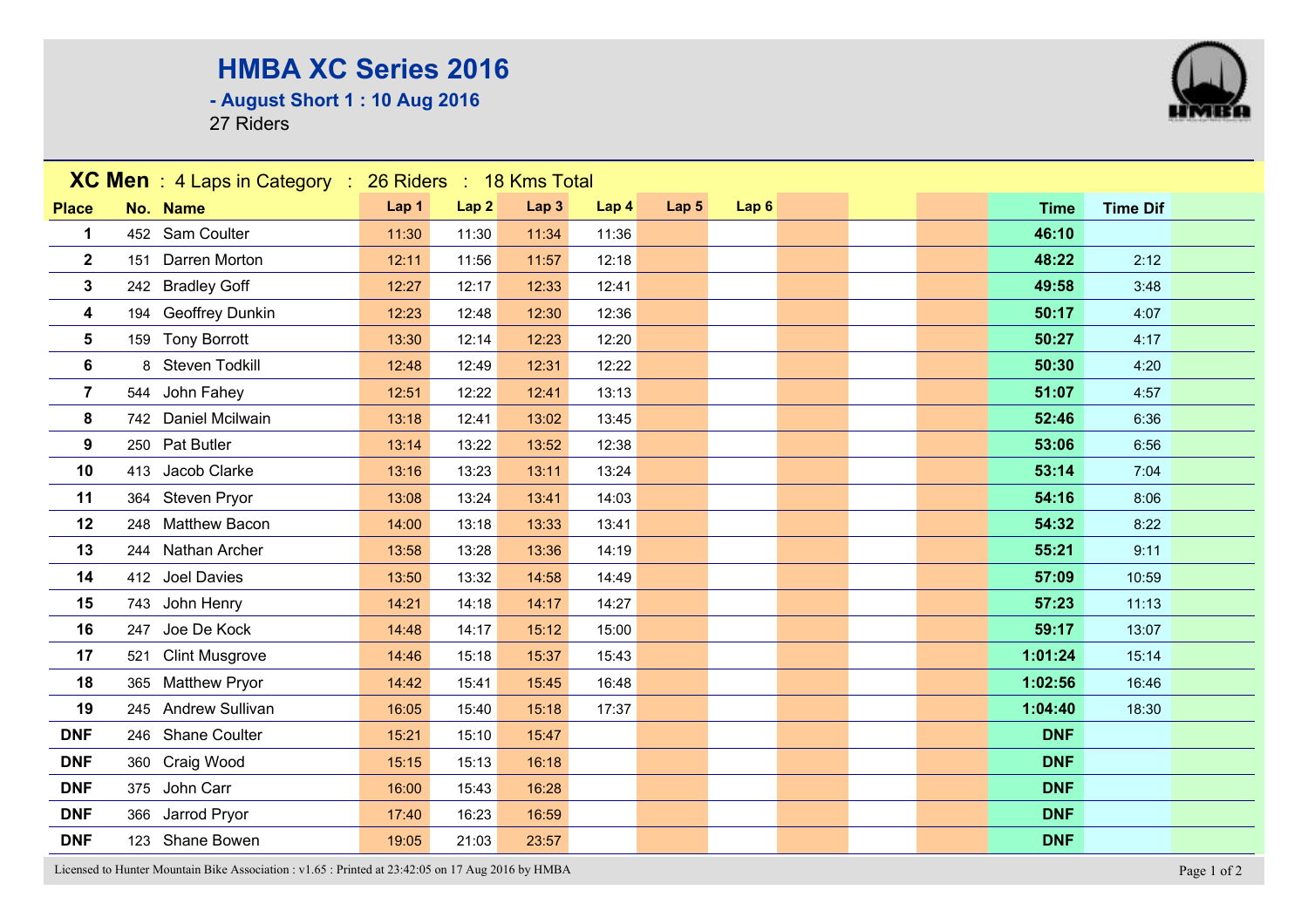## **HMBA XC Series 2016**

**- August Short 1 : 10 Aug 2016**

27 Riders



| <b>DNF</b> | <b>Blake Anderson</b><br>243 | 24:47 | פפיפר<br>∠ວ.ວວ |  | <b>DNF</b> |  |
|------------|------------------------------|-------|----------------|--|------------|--|
| <b>DNF</b> | ∣ Stow<br>125<br>larrad      | 20:53 |                |  | <b>DNF</b> |  |